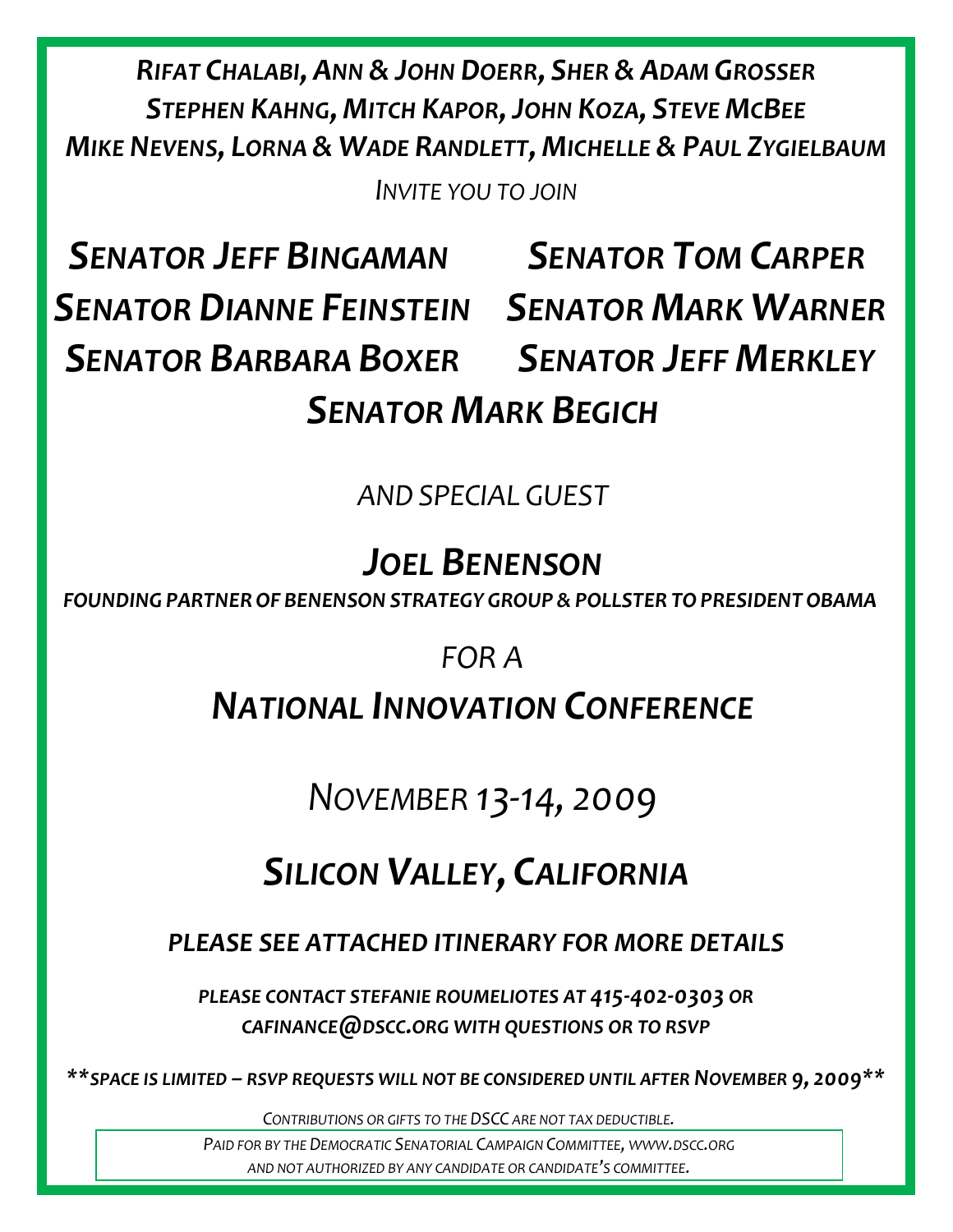#### DEMOCRATIC SENATORIAL CAMPAIGN COMMITTEE NATIONAL INNOVATION CONFERENCE . SILICON VALLEY, CALIFORNIA

\*\*\*ALL CONTRIBUTIONS MUST BE RECEIVED BY NOVEMBER 9, 2009\*\*\*

#### YES! I WOULD LIKE TO ATTEND AS A HOST AND WILL CONTRIBUTE/RAISE \$30,400.

(INCLUDES 3 TICKETS TO PANEL SESSIONS WITH BREAKFAST/LUNCH AND A DINNER EVENT WITH A HOST RECEPTION ON 11/13. INCLUDES 3 TICKETS TO THE 11/14 BRUNCH WITH A HOST RECEPTION AND AFTERNOON EVENTS)

#### YES! I WOULD LIKE TO ATTEND AS A SPONSOR AND WILL CONTRIBUTE \$10,000.

(INCLUDES 1 TICKET TO PANEL SESSIONS WITH BREAKFAST/LUNCH AND A DINNER EVENT. INCLUDES 1 TICKET TO THE 11/14 BRUNCH AND AFTERNOON EVENTS)

YES! I WOULD LIKE TO ATTEND AS A GUEST AND WILL CONTRIBUTE \$5,000.

(INCLUDES 1 TICKET TO PANEL SESSIONS WITH BREAKFAST/LUNCH)

I CANNOT ATTEND, BUT WOULD LIKE TO SUPPORT THE DSCC WITH A CONTRIBUTION OF \$

TO CONTRIBUTE ONLINE, PLEASE VISIT: HTTP://WWW.DSCC.ORG/INNOVATION

|                                                                                                                                                                                                                                                                                                                                      | PHONE FAX FAX E-MAIL                                                                                                                                                                                                                                                            |  |
|--------------------------------------------------------------------------------------------------------------------------------------------------------------------------------------------------------------------------------------------------------------------------------------------------------------------------------------|---------------------------------------------------------------------------------------------------------------------------------------------------------------------------------------------------------------------------------------------------------------------------------|--|
|                                                                                                                                                                                                                                                                                                                                      | FEDERAL LAW REQUIRES US TO USE OUR BEST EFFORTS TO COLLECT AND REPORT THE NAME, MAILING ADDRESS, OCCUPATION,<br>AND THE NAME OF EMPLOYER FOR INDIVIDUALS WHOSE CONTRIBUTIONS EXCEED \$200 IN A CALENDAR YEAR.                                                                   |  |
| THE DSCC HAS A LIMITED BLOCK OF ROOMS, WHICH MUST BE RESERVED THROUGH THE DSCC. A MINIMUM STAY OF 2 NIGHTS<br>IS REQUIRED. THE DSCC ROOM BLOCK BEGINS ON THURSDAY, NOVEMBER 12, WITH CHECK-OUT ON SATURDAY, NOVEMBER 14. THOSE<br>WHO WISH TO EXTEND THEIR STAY MAY DO SO BASED ON ROOM AVAILABILITY AT THE DISCRETION OF THE HOTEL. |                                                                                                                                                                                                                                                                                 |  |
|                                                                                                                                                                                                                                                                                                                                      | I AM REQUESTING A HOTEL ROOM THROUGH THE DSCC, AND I UNDERSTAND THE DSCC WILL FORWARD THIS FORM TO<br>THE HOTEL AND IS NOT RESPONSIBLE FOR CHARGES TO MY ACCOUNT INCLUDING CANCELLATION CHARGES. DEPOSITS ARE<br>REQUIRED AT THE TIME OF BOOKING TO GUARANTEE ALL RESERVATIONS. |  |
|                                                                                                                                                                                                                                                                                                                                      | I WILL ATTEND THE WEEKEND, BUT HAVE MY OWN ACCOMMODATIONS.                                                                                                                                                                                                                      |  |
|                                                                                                                                                                                                                                                                                                                                      | I WOULD LIKE TO REQUEST: ONE KING BED (\$199/NIGHT) ______ TWO DOUBLE BEDS (\$199/NIGHT)<br>I UNDERSTAND THAT I MAY NOT GET MY REQUESTED ROOM TYPE, BASED ON ROOM AVAILABILITY AT THE FOUR SEASONS HOTEL.                                                                       |  |
|                                                                                                                                                                                                                                                                                                                                      |                                                                                                                                                                                                                                                                                 |  |
|                                                                                                                                                                                                                                                                                                                                      |                                                                                                                                                                                                                                                                                 |  |
|                                                                                                                                                                                                                                                                                                                                      |                                                                                                                                                                                                                                                                                 |  |
|                                                                                                                                                                                                                                                                                                                                      |                                                                                                                                                                                                                                                                                 |  |
|                                                                                                                                                                                                                                                                                                                                      | AUTHORIZED SIGNATURE <b>AUTHORIZED</b> SIGNATURE                                                                                                                                                                                                                                |  |

PLEASE RETURN IMMEDIATELY TO THE ATTENTION OF STEFANIE ROUMELIOTES AT: EMAIL: CAFINANCE@DSCC.ORG FAX: 202-314-3231

CONTRIBUTIONS OR GIFTS TO THE DSCC ARE NOT TAX DEDUCTIBLE.

PAID FOR BY THE DEMOCRATIC SENATORIAL CAMPAIGN COMMITTEE, WWW.DSCC.ORG AND NOT AUTHORIZED BY ANY CANDIDATE OR CANDIDATE'S COMMITTEE